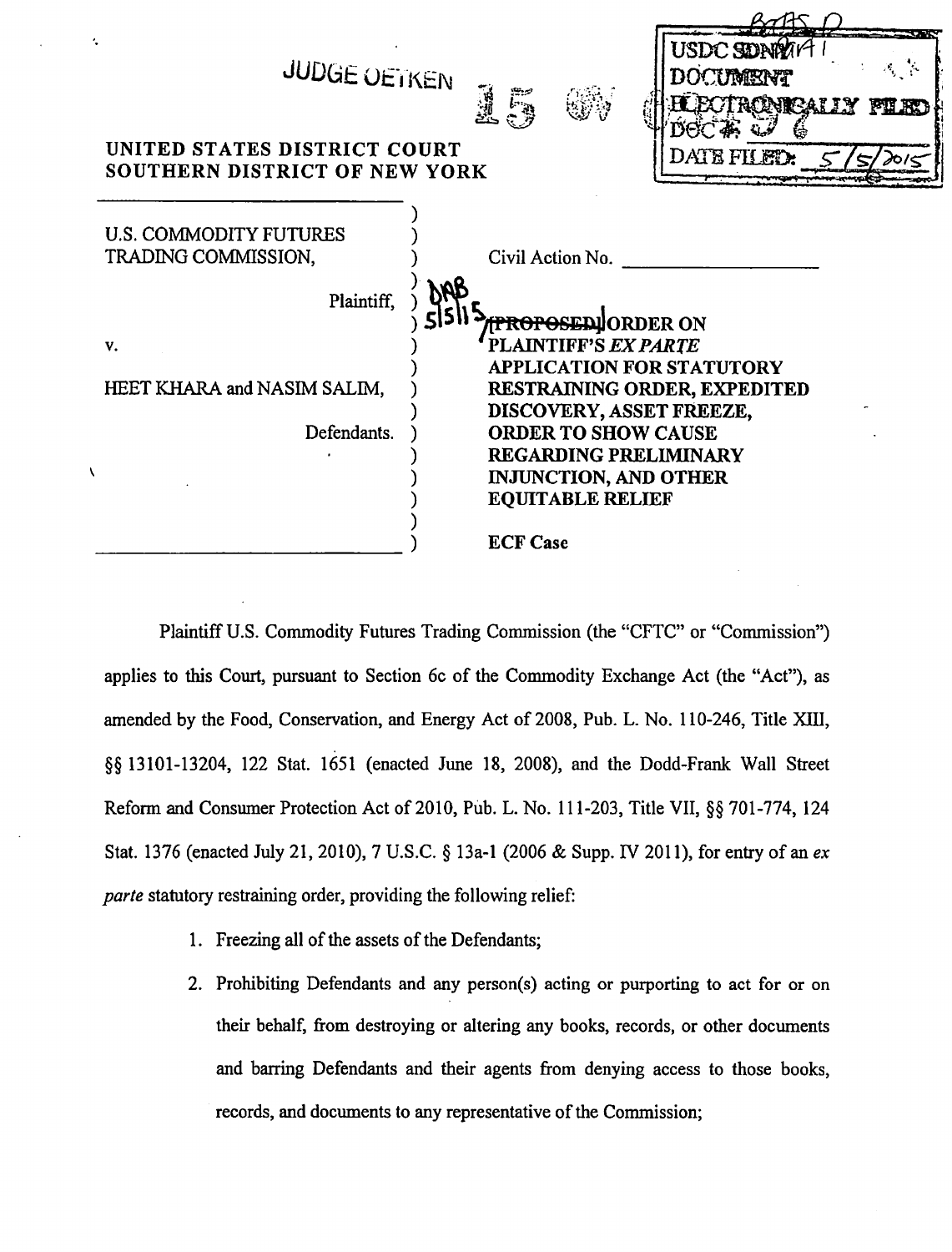- 3. Granting leave to engage in expedited discovery in order to determine the full extent of Defendants' alleged wrongdoing, locate any other customers, identify customer funds and other assets of the Defendants, and clarify the source and whereabouts of various funds; and
- 4. Granting permission to serve Defendants via email;
- 5. Ordering the Defendants to appear before this Court to show cause why this Court should not enter a preliminary injunction enjoining the Defendants from further violating the Act as amended, continuing the relief granted in the Statutory Restraining Order, and ordering any additional relief this Court deems appropriate.

The Court has considered the Complaint, the Declaration of Andrew Vrabel, and the Memorandum of Law of the Commission in Support of Its Application for an *Ex Parte* Statutory Restraining Order and Order to Show Cause Regarding Preliminary Injunction, and now, being fully advised in the premises, fmds that:

- 1. This Court has jurisdiction over the parties and over the subject matter of this action and is authorized to grant *ex parte* relief pursuant to Section 6c of the Act, 7 U.S.C. § 13a-l.
- 2. Venue lies properly within this District pursuant to Section 6c(e) of the Act, 7 U.S.C. § 13a-l(e).
- 3. There is good cause to believe that the Defendants by and through their agents, principals, and control persons have engaged in, are engaging in, or are about to engage in trading practiced or conduct on or subject to the rules of a registered entity that is, is of the character of, or is commonly known as spoofmg (bidding or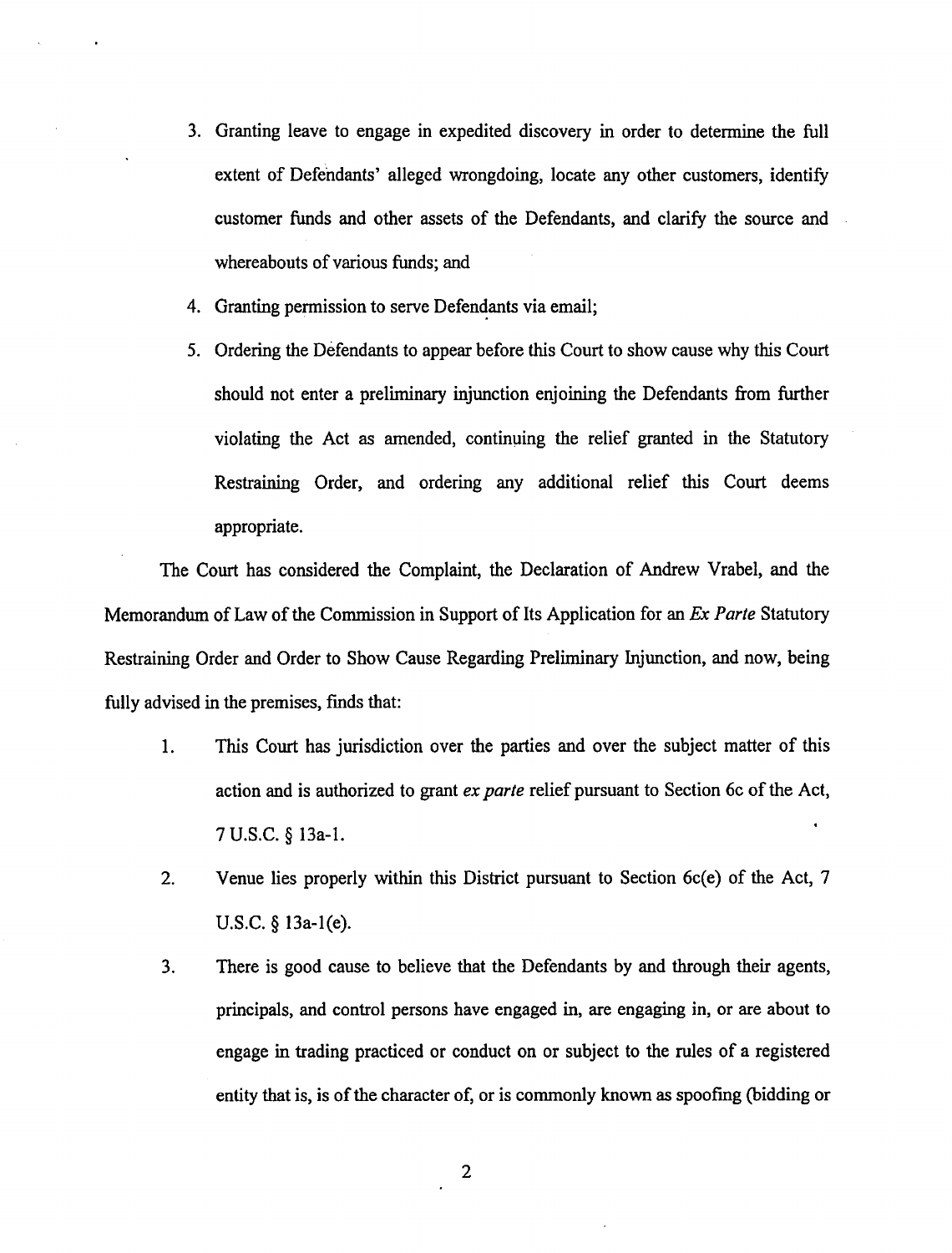offering with the intent to cancel the bid or offer before execution), in violation of Section  $4c(a)(5)(C)$  of the Commodity Exchange Act, 7 U.S.C.  $\delta$  6c(a)(5)(C);

- 4. There is good cause for the Court to freeze assets owned, controlled, managed, or held by or on behalf of, or for the benefit, of Defendants;
- 5. There is good cause for entry of an order prohibiting Defendants, their agents, servants, employees, assigns, attorneys, and persons acting in active concert or participation with the Defendants, including any successor thereof, from destroying records and/or denying agents of the Commission access to inspect and copy records to ensure that Commission representatives have immediate and complete access to those books and records;
- 6. There is good cause for the Plaintiff to conduct expedited discovery in order to determine the full extent of Defendants' alleged wrongdoing, locate any other customers, identify customer funds and other assets of the Defendants, and clarify the source and whereabouts of various funds;
- 7. Absent the entry of this statutory restraining order, the Defendants are likely to dissipate or transfer assets, destroy, or otherwise prevent access to business records;
- 8. This is a proper case for granting an *ex parte* statutory restraining order to preserve the status quo, to protect public customers, clients or participants from loss and damage and enable the Commission to fulfill its statutory duties;

Therefore, the Court orders as follows:

## DEFINITIONS

For the purposes of this Order, the following definitions apply: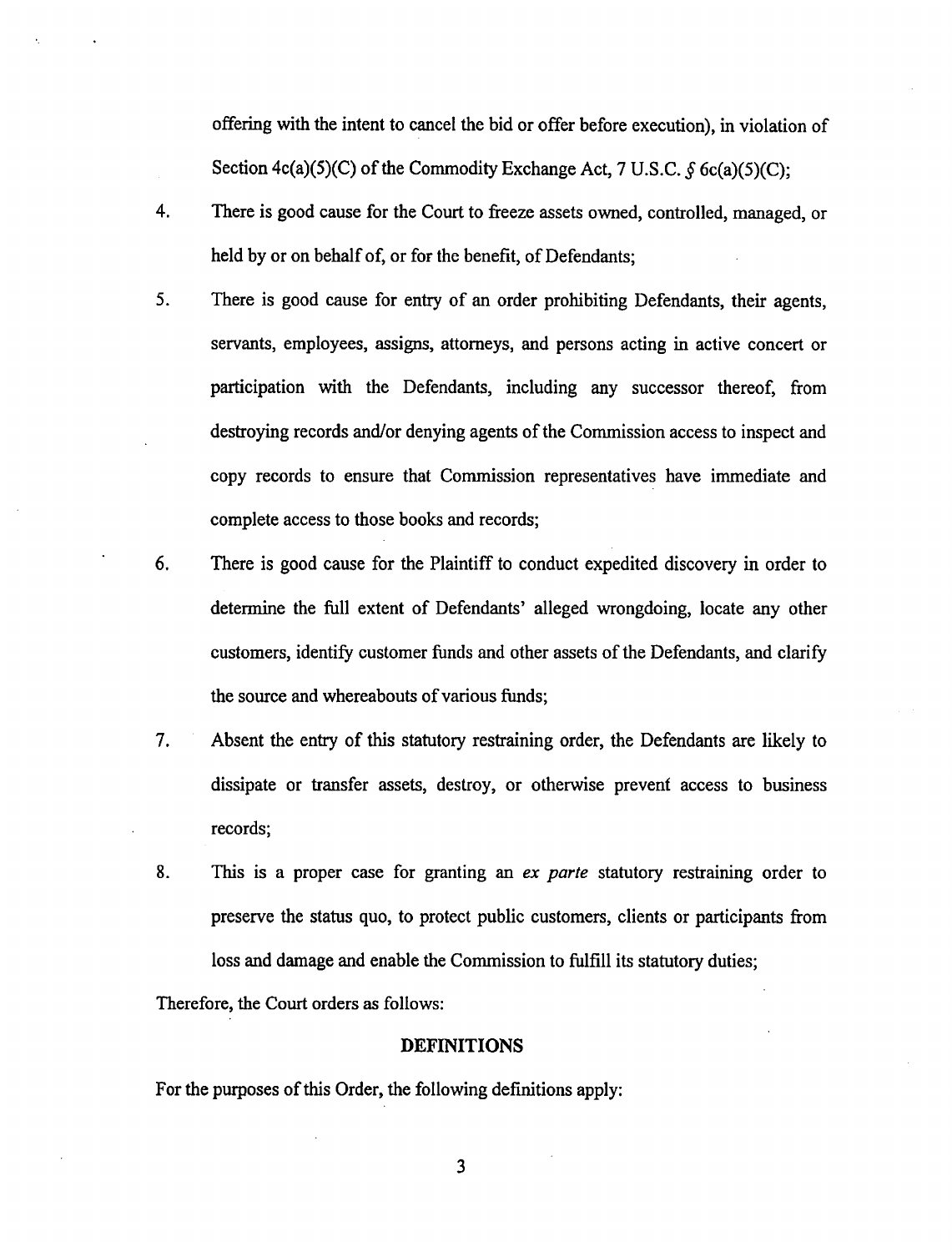- 9. The term "asset" means any legal or equitable interest in, right to, or claim to, any real or personal property, whether individually or jointly, directly or indirectly controlled, and wherever located, including but not limited to: chattels, goods, instruments, equipment, fixtures, general intangibles, effects, leaseholds, mail or other deliveries, inventory, checks, notes, accounts (including, but not limited to, bank accounts and accounts at other financial institutions), credits, receivables, lines of credit, contracts, insurance policies, and all cash, wherever located, whether in the United States or outside the United States;
- 10. The term "document" is synonymous in meaning and equal in scope to the usage of the term in Federal Rule of Civil Procedure 34(a), and includes, but is not limited to, all writings or printed matter of any kind, including without limitation: records, correspondence, memoranda, notes, rolodexes, address books, diaries, statistics, e-mail, letters, telegrams, minutes, contracts, reports, studies, checks, statements, receipts, returns, summaries, pamphlets, books, prospectuses, interoffice or intra-office communications, telephone message slips, offers, notations of conversations, bulletins, drawings, plans, computer printouts, computer input or output, teletypes, facsimiles, invoices, worksheets, ledger books, books of accounts, and all drafts, alterations, modifications, changes and amendments of any of the foregoing. The term "document" also includes graphs, charts, photographs, phonographic record, audio and video recordings, computer records, and other data compilations from which information can be obtained or translated, if necessary, through detection devices into reasonable usable form. The term "document" also refers to each and every document in one's actual or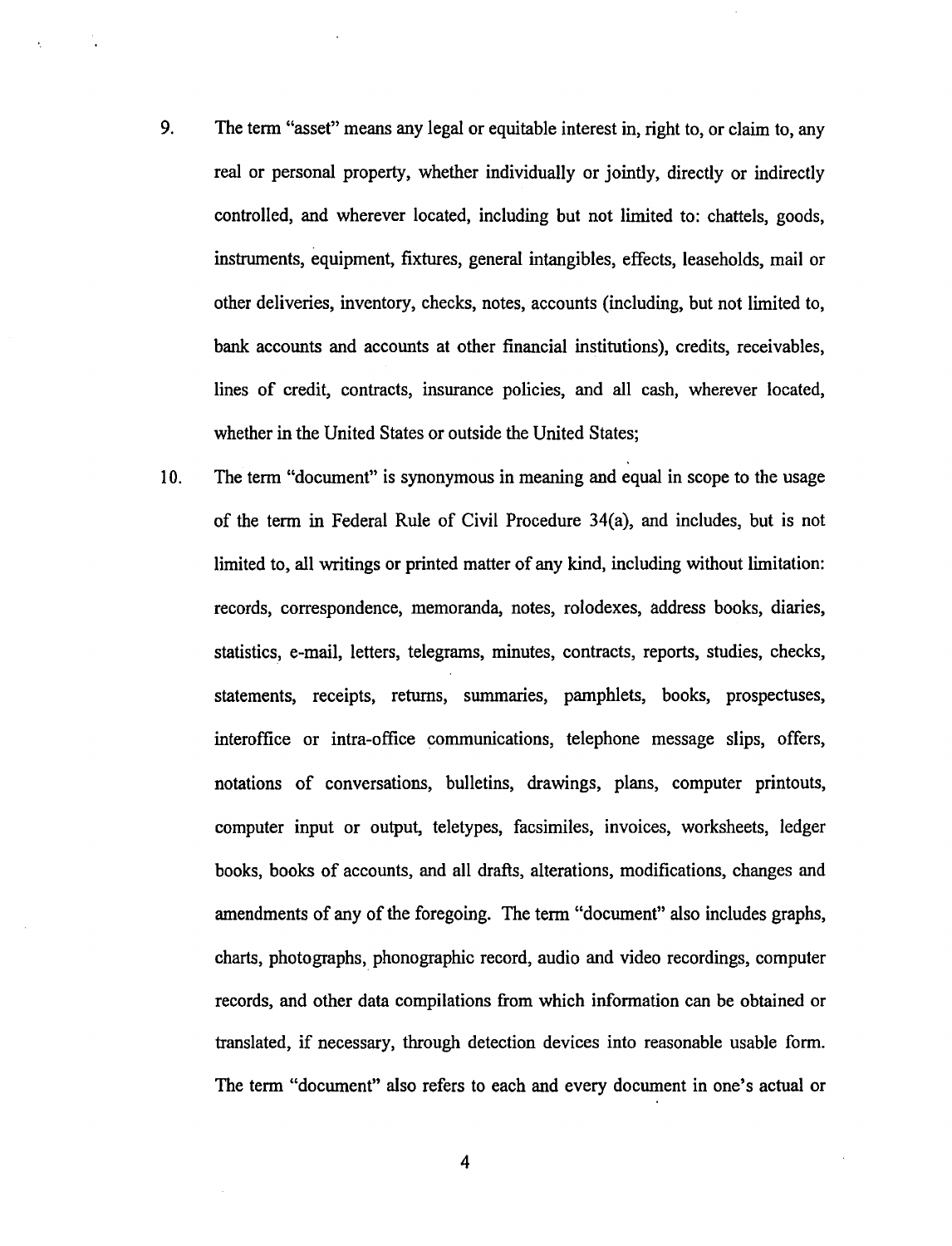constructive possession, including but not limited to: (i) all documents within the custody or control of any present or former agents, employers, employees, partners, and (ii) all documents which one has a legal or equitable right to obtain from another person. A draft or non-identical copy is a separate document within the meaning of the term. A document also includes the file and folder tabs associated with each original and copy;

11. The term "Defendants" refers to Heet Khara and Nasim Salim and any other person insofar as he or she is acting in the capacity of an officer, agent, servant, employee, or attorney of any of the Defendants, and any person who receives actual notice of this Order by personal service or otherwise insofar as he or she is acting in concert or participation with any of the Defendants. "Defendants" also refers to any d/b/a, successor, affiliate, subsidiary, or other entity owned, controlled, managed, or held by, on behalf of, or for the benefit of Khara and Salim.

## RELIEF GRANTED

# I. Asset Freeze Order Prohibiting the Transfer, Removal, Dissipation, and Disposal of Assets

#### IT IS HEREBY ORDERED that:

12. The Defendants and their agents, servants, employees, assigns, attorneys, and persons in active concert or participation with them, including any successor thereof, and persons in active concert or participation with them, who receive actual notice of this Order by personal service or otherwise, are immediately restrained and enjoined, except as otherwise ordered by this Court, from directly or indirectly: transferring, selling, alienating, liquidating, encumbering, pledging,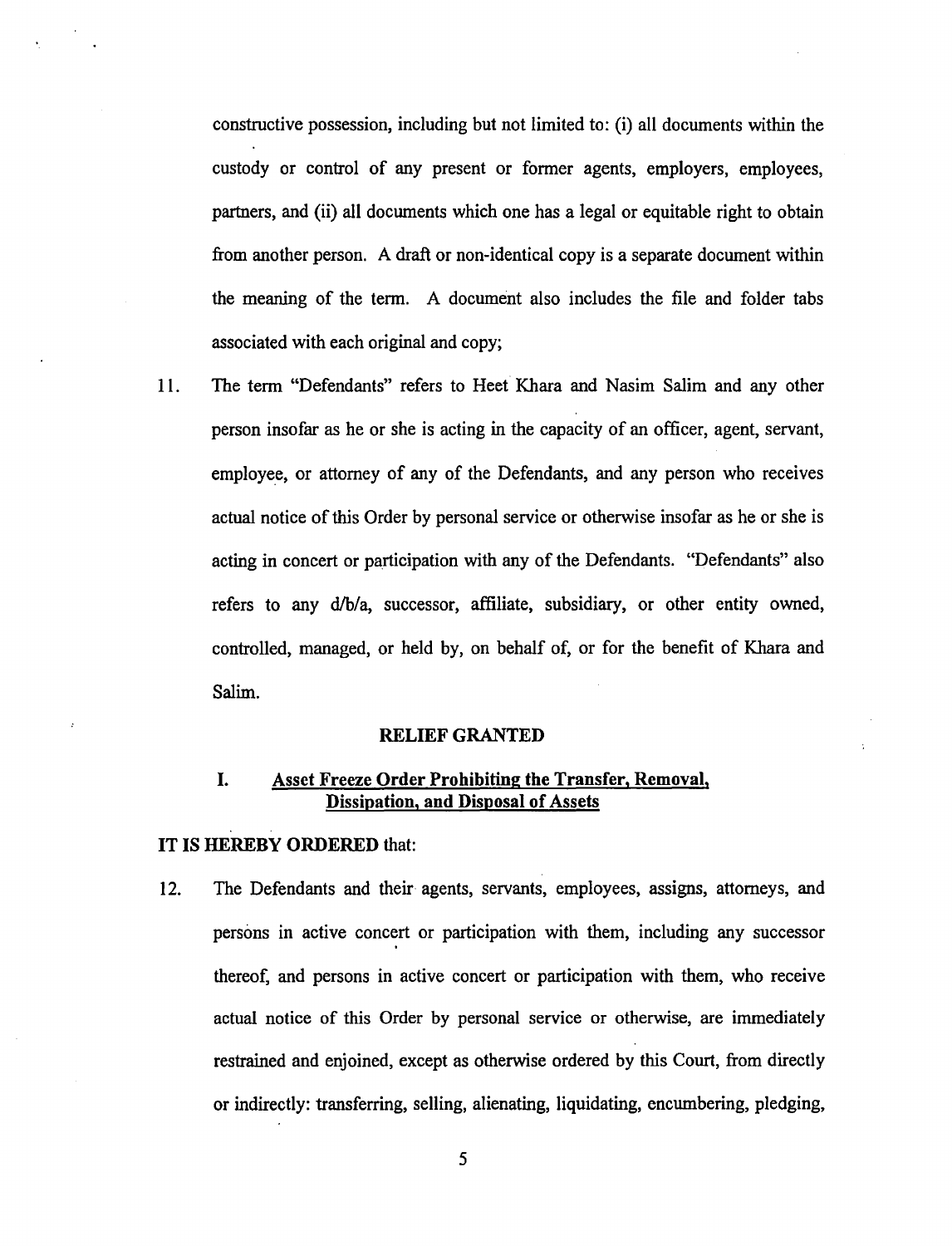leasing, loaning, assigning, concealing, dissipating, converting, withdrawing, or otherwise disposing of any assets, wherever located, including Defendants' Assets held outside the United States;

- 13. Defendants are restrained and enjoined from directly or indirectly opening or causing to be opened any safe deposit boxes titled in the name of, or subject to, access by Defendants;
- 14. The assets affected by this paragraph shall not include assets that have been obtained by the Defendants after the entry of this order, unless such assets are derived from or otherwise related to the activities alleged in the Commission's complaint.

# IT. **Directives to Financial Institutions and Others**

## IT IS FURTHER ORDERED that:

- 15. Pending further Order of this Court, any fmancial or brokerage institution, business entity, or person that holds, controls, or maintains custody of any account or asset titled in the name of, held for the benefit of, or otherwise under the control of any of the Defendants, or has held, controlled, or maintained custody of any such account or asset of the Defendants, and/or their affiliates, subsidiaries, and assigns, shall:
	- a. Prohibit Defendants and all other persons from withdrawing, removing, assigning, transferring, pledging, encumbering, disbursing, dissipating, converting, selling, or otherwise disposing of Defendants' assets, except as directed by further order of the Court;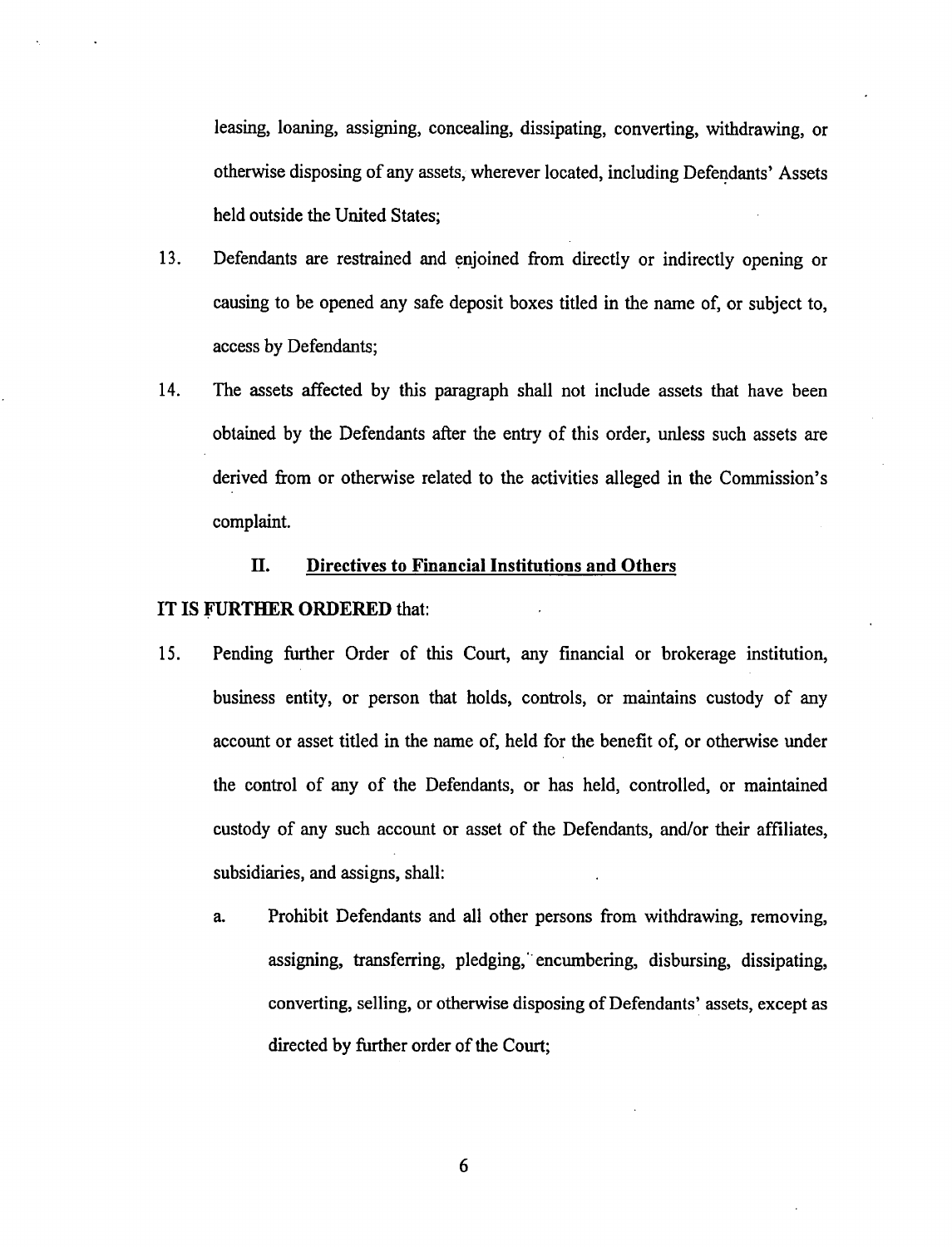- b. Deny Defendants and all other persons access to any safe deposit box that is: (a) owned, controlled, managed, or held by, on behalf of, or for the benefit of Defendants, either individually or jointly; or (b) otherwise subject to access by Defendants;
- c. Provide the Commission, within five (5) business days of receiving a copy of this Order, a statement setting forth: (a) the identification number of each and every account or asset owned, controlled, managed, or held by, on behalf of, or for the benefit of Defendants, either individually or jointly; (b) the balance of each such account, or a description of the nature and value of such asset as of the close of business on the day on which this Order is served, and, if the account or other asset has been closed or removed, the date closed or removed, the total funds removed in order to close the account, the name of the person or entity to whom such account or other asset was remitted; and (c) the identification of any safe deposit box that is either owned, controlled, managed, or held by, on behalf of, or for the benefit of Defendants, either individually or jointly, or is otherwise subject to access by the Defendants;
- d. Upon request by the Commission, promptly provide the Commission with copies of all records or other documentation pertaining to such account or asset, including, but not limited to, originals or copies of account • applications, account statements, signature cards, checks, drafts, deposit tickets, transfers to and from the accounts, all other debit and credit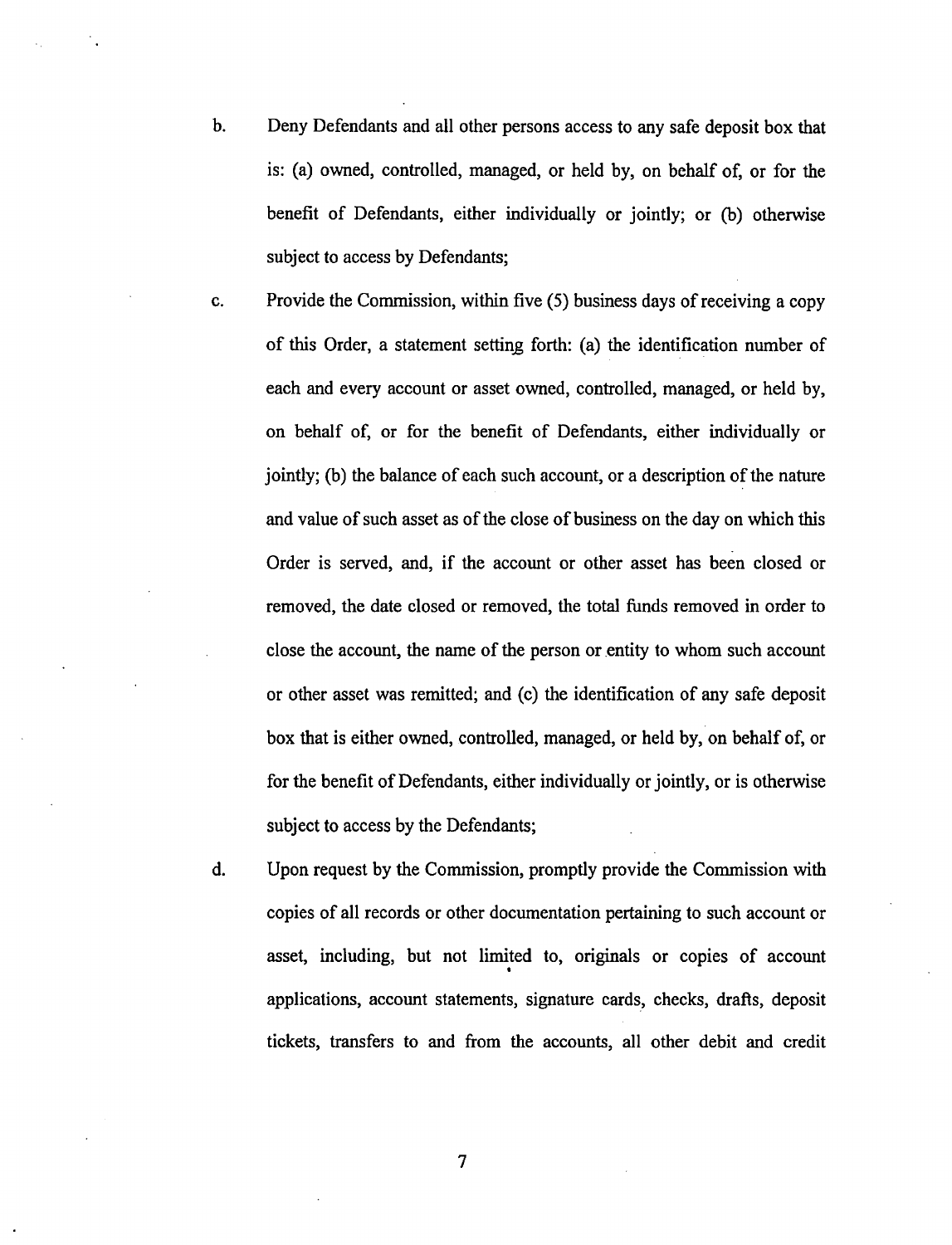instruments or slips, currency transaction reports, 1099 forms, trading records, and safe deposit box logs;

e. Cooperate with all reasonable requests of the Commission relating to implementation of this Order, including producing records related to Defendants' accounts or assets.

# III. Maintenance of and Access to Business Records

## IT IS FURTHER ORDERED that:

16. The Defendants and all persons or entities who receive notice of this Order by personal service or otherwise, are restrained from directly or indirectly destroying, mutilating, erasing, altering, concealing, or disposing of, in any manner, directly or indirectly, any documents that relate to the business practices or business or personal finances of any Defendant.

# IV. Bond Not Required of Plaintiff

#### IT IS FURTHER ORDERED that:

17. As Plaintiff Commission is an agency of the United States of America which has made a proper showing under Section 6c(b), 7 U.S.C. 13a-1, this restraining order is granted without bond. Accordingly, the Commission need not post a bond.

V. Inspection and Copying of Books and Records

## IT IS FURTHER ORDERED that:

18. Representatives of the Commission shall be immediately allowed to inspect the books, records, and other documents of the Defendants and their agents including, but not limited to, paper documents, electronically stored information, tape recordings, and computer discs, wherever they may be situated and whether they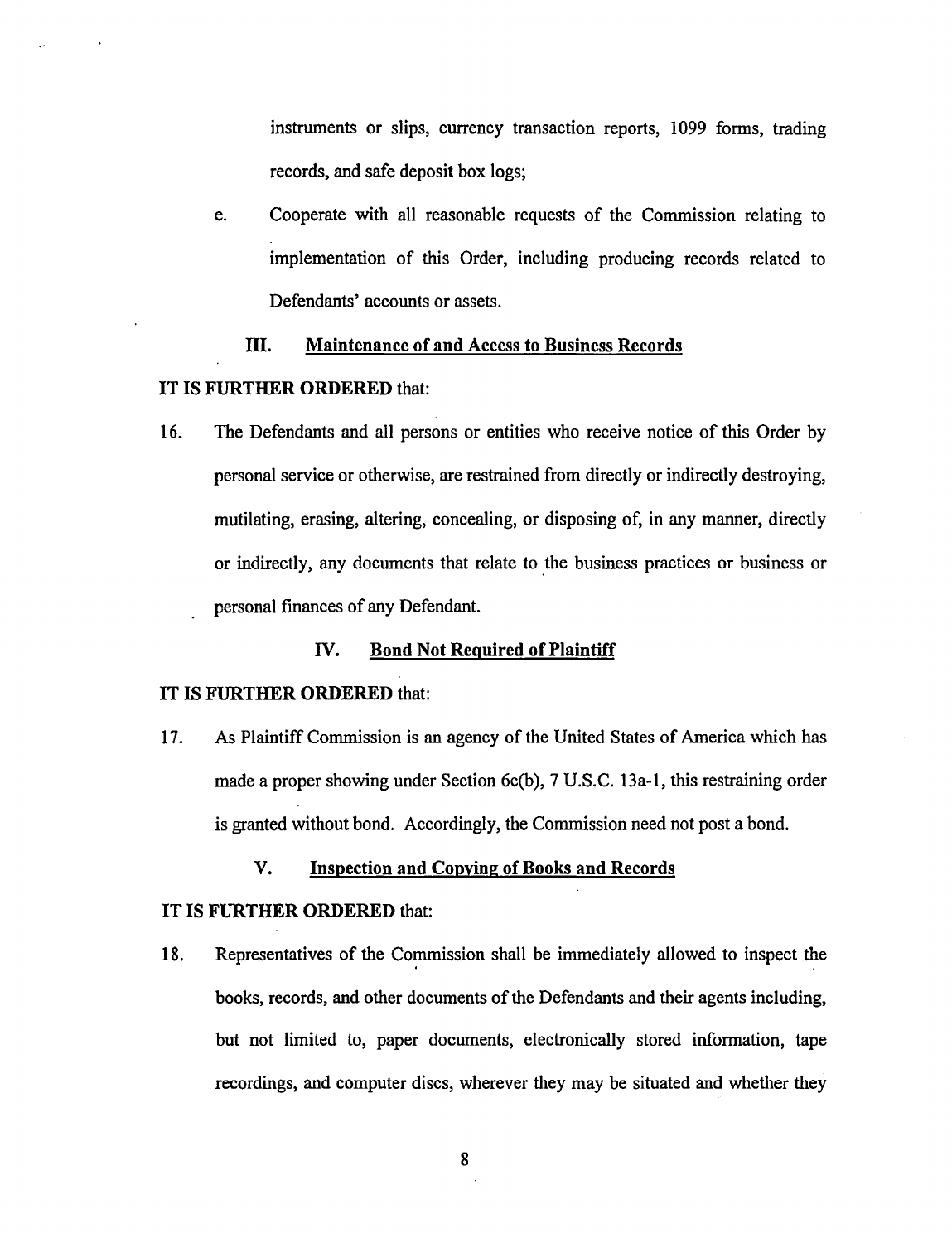are in the possession of the Defendants or others, and to copy said documents, data and records, either on or off the premises where they may be situated;

- 19. Upon request of the Commission, the Defendants shall within 48 hours cause to be prepared and delivered to the Commission, a detailed and complete schedule of all passwords and identification (ID) numbers for all websites, electronic mail accounts, videophone accounts and all accounts at any bank, financial institution, or brokerage firm (including any introducing broker or futures commission merchant) operated by or to which any of the Defendants has access;
- 20. Upon request of the Commission, Defendants shall within 48 hours cause to be prepared and delivered to the Commission, a detailed and complete schedule of all desktop computers, laptop computers, and personal digital assistants (PDA) owned and/or used by them in connection with their business. The schedules required by this section shall include at a minimum the make, model, and description of each, along with the location, the name of the person primarily assigned to use the computer and/or PDA, and all passwords necessary to access and use the software contained on the computer and/or PDA. The Commission shall be authorized to make an electronic, digital, or hard copy of all of the data contained on the computer(s) and/or PDA(s).

### VI. Service of Order

#### IT IS FURTHER ORDERED that:

21. Copies of this Order may be served by any means, including via overnight delivery to home or business addresses, facsimile transmission, or email upon any Defendant, fmancial institution, or any agent of any Defendant, including agents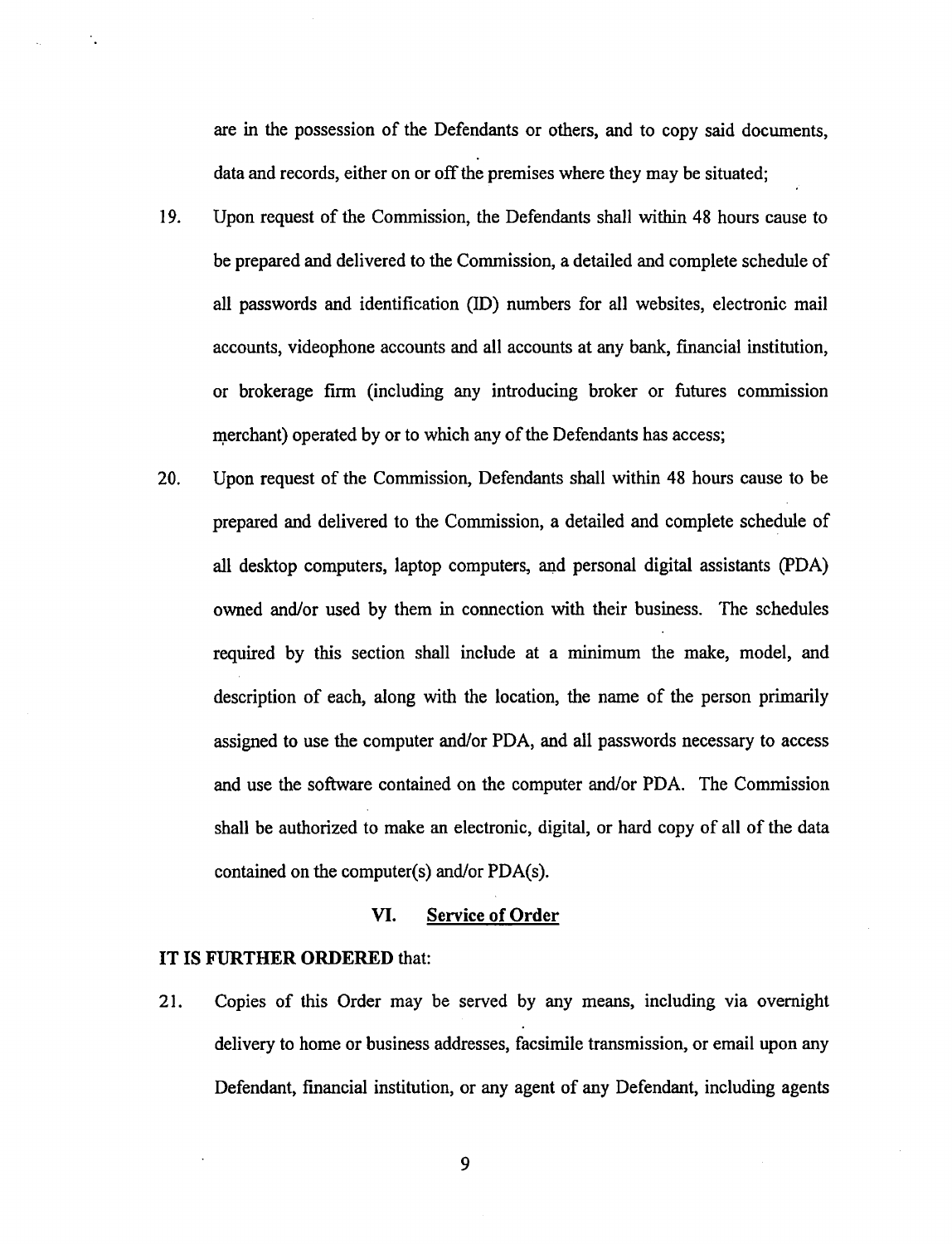designated pursuant to CFTC Rule 15.05, 17 C.F.R. § 15.05, or other entity or person that may have possession, custody, or control of any documents or assets I of any Defendant, or that may be subject to any provision of this Order;

- 22. Patryk Chudy, David Oakland, Neel Chopra, Katie Rasor and Trevor Kokal and representatives of the United States Marshals Service are specially appointed by the Court to effect service;
- 23. Pursuant to Federal Rule of Civil Procedure 4(f), the Commission is authorized to effect service of process by, inter alia: (i) seeking the assistance of any foreign futures authority, or any department or agency of a foreign government or political subdivision thereof, to deliver a copy of the summons, complaint, any other process and this Order to the Defendants, or in any other manner authorized or not prohibited by the foreign country's law to effect service; or (ii) by delivering a copy of the summons, complaint, any other process, and this Order on any agents of Defendants, including agents who are authorized by law to receive service of process for Defendants pursuant to Commission Regulation 15.05,17 C.F.R. § 15.05.

## VII. Expedited Discovery

#### IT IS FURTHER ORDERED that:

24. The Commission is granted leave, at any time after service of this Order, to take the deposition of and demand the production of documents from any person or entity for the purpose of discovering the nature, location, status, and extent of assets of the Defendants, and the location of documents reflecting the business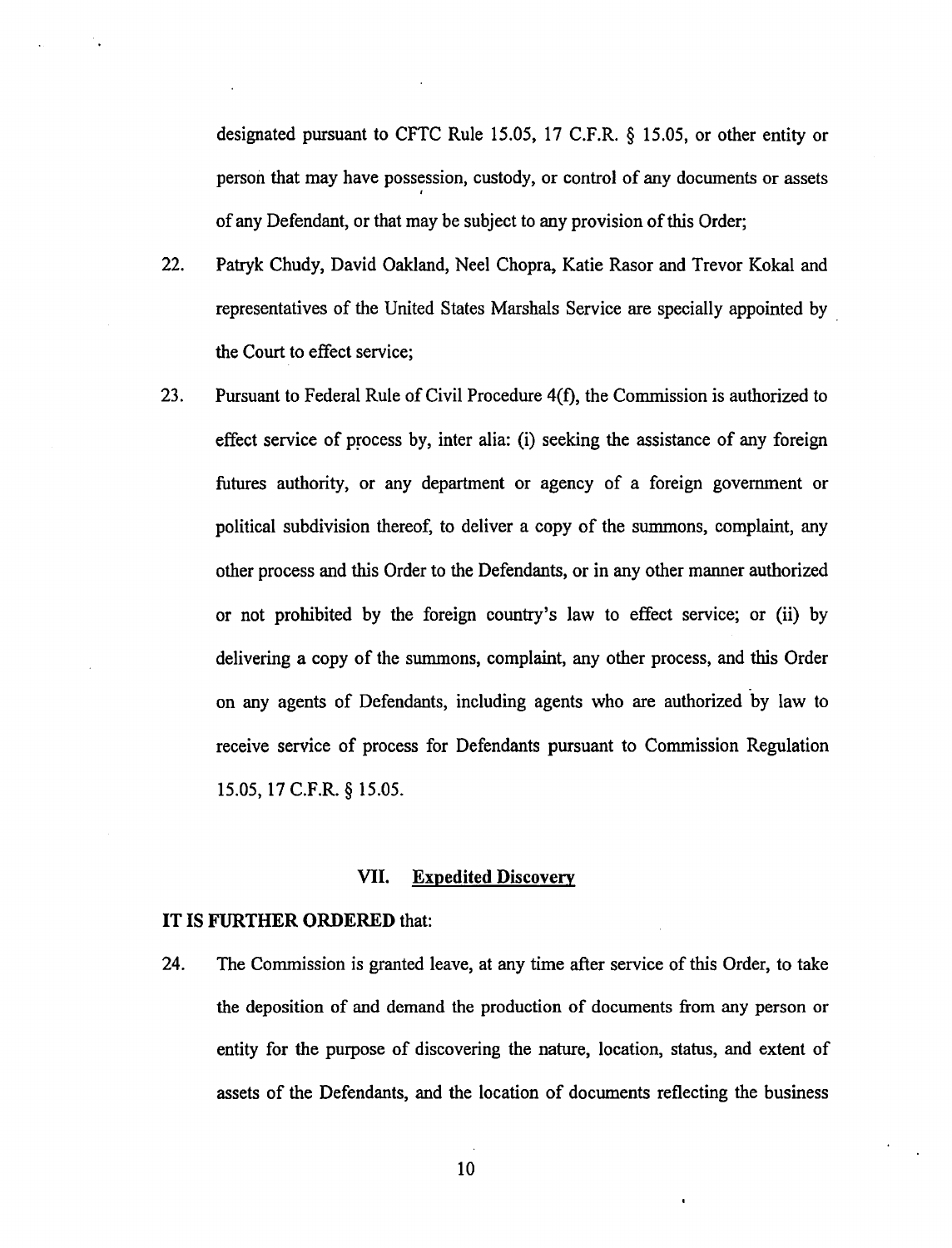transactions of the Defendants. Forty-eight (48) hours' notice, personally, by facsimile, by overnight delivery, or by electronic mail, shall be deemed sufficient for any such deposition and five (5) days' notice, personally, by facsimile, by overnight delivery, or by electronic mail, shall be deemed sufficient for the production of any such documents.

- 25. The Commission may conduct expedited discovery to enable the Commission to fulfill its statutory duties and protect investors from further loss or damage. This expedited discovery will allow the Commission to determine the full extent of Defendants' alleged wrongdoing (including, but not limited to, the possible involvement of others), locate Defendants' other customers, identify customers' funds and other assets, and clarify the sources of various funds.
- 26. The limitations and conditions set forth in Federal Rule of Civil Procedure 30(a)(2)(A) regarding subsequent depositions of an individual shall not apply to depositions taken pursuant to this Order. No depositions taken pursuant to this Section shall count toward the ten-deposition limit set forth in Federal Rule of Civil Procedure 30(a)(2)(A).

## VIII. Service on the Commission

#### IT IS FURTHER ORDERED that:

27. The Defendants shall comply with all electronic filing rules and requirements of the U.S. District Court for the Southern District of New York and shall serve all pleadings, correspondence, notices required by this Order, and other materials on the Commission by delivering a copy to Patryk Chudy, Chief Trial Attorney, Division of Enforcement, U.S. Commodity Futures Trading Commission, Eastern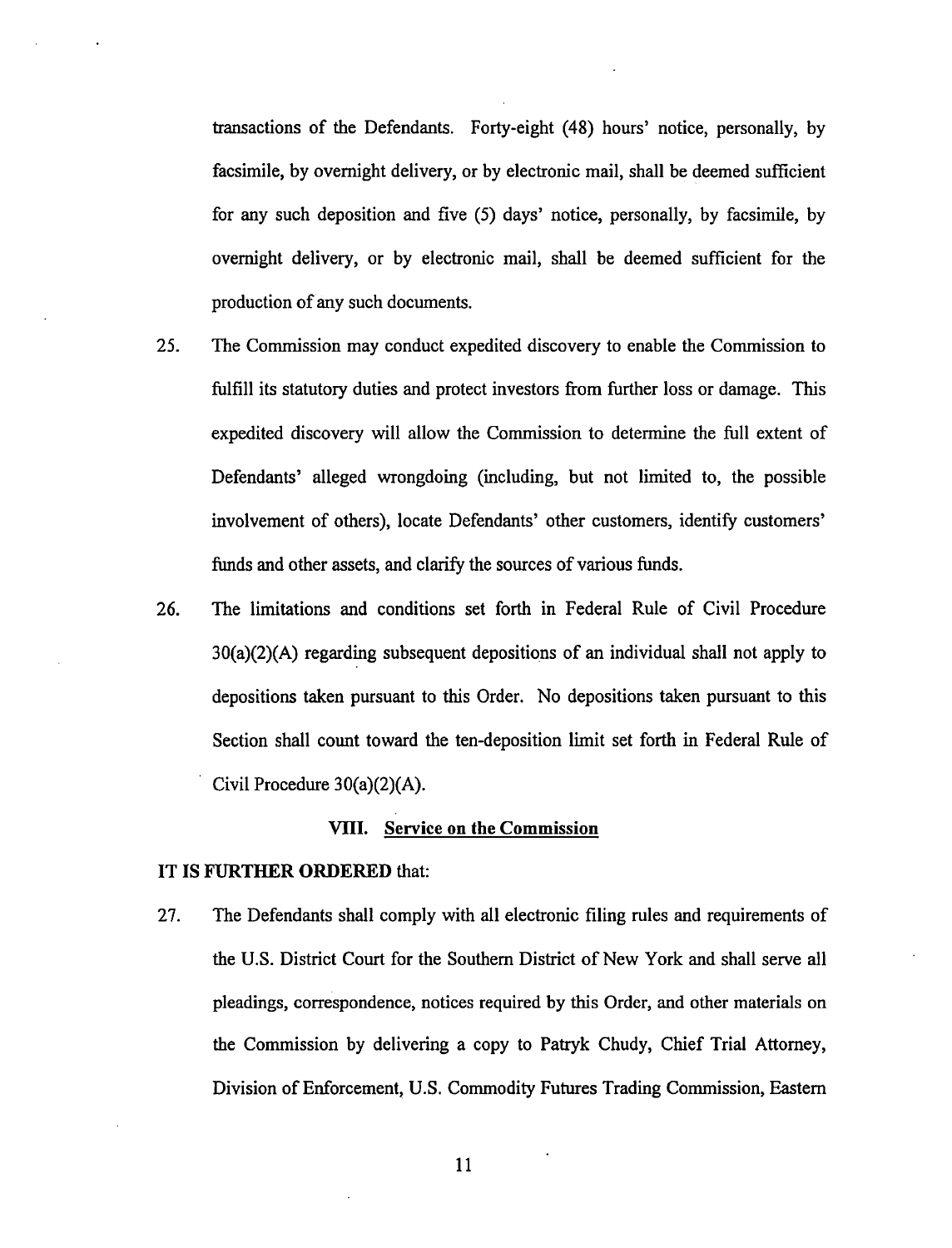Regional Office, 140 Broadway, 19<sup>th</sup> Floor, New York, New York 10005 by electronic filing, email, personal delivery, overnight delivery or courier service (such as Federal Express or United Parcel Service) and not by regular mail due to potential delay resulting from heightened security and decontamination procedures applicable to the Commission's regular mail.

 $\alpha$  .  $\mathcal{L}^{\mathcal{L}}$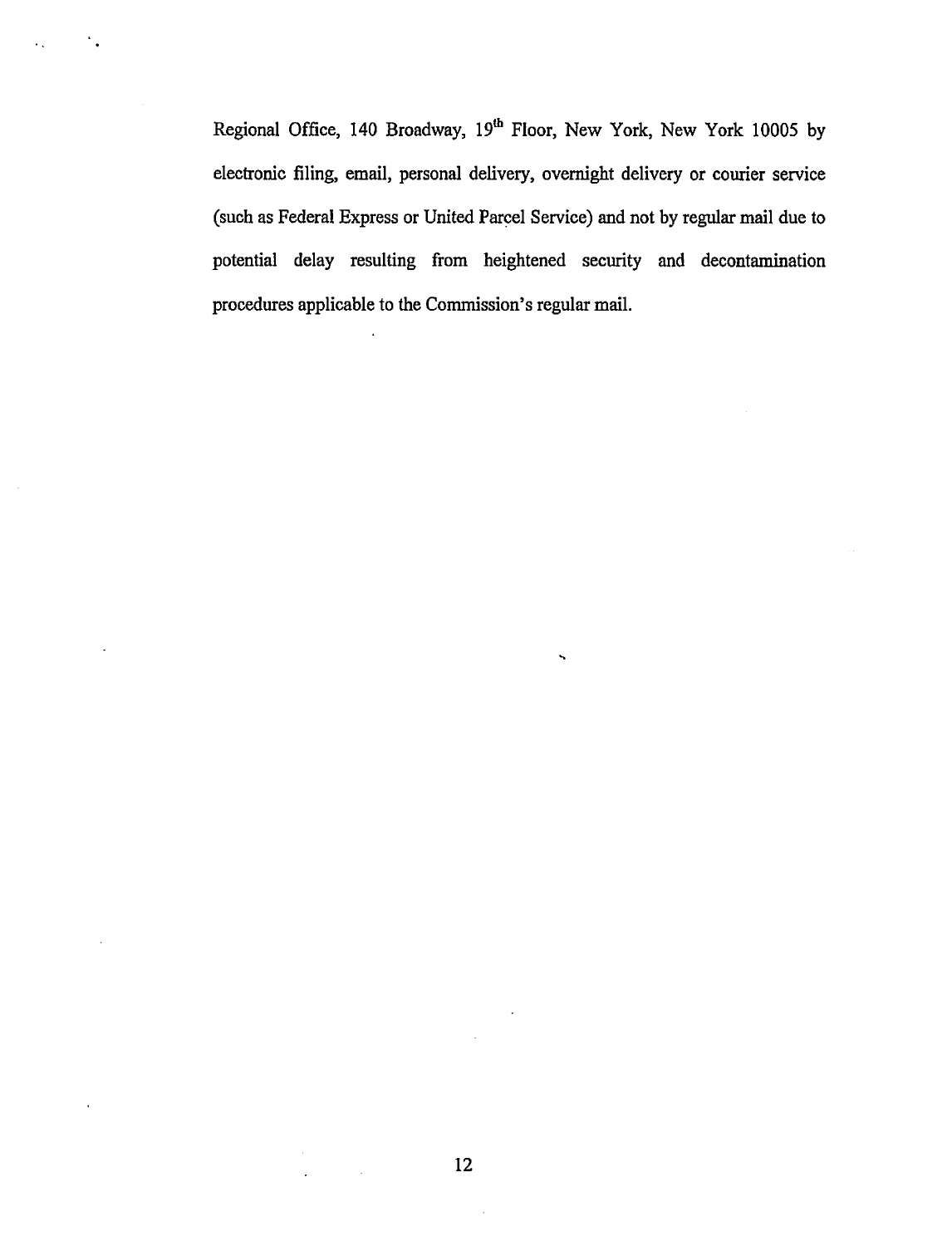# IX. Order to Show Cause

## IT IS FURTHER ORDERED that:

28. Defendants shall appear before this Court on *Juceday 5/19 20*5, at  $\sqrt{11.000 \text{ N}}$ , before the Honorable  $\frac{12.3 \text{ kg}}{11.000 \text{ N}}$ , Room $\frac{93}{11}$  at *'ID FdtAt 5!* · United States Courthouse, 500 Pearl Street, in the City, County, and State of New York, to show cause why this Court should not continue the freeze on the assets of the Defendants and why an order should not be issued pursuant to Section 6c of the Act, 7 U.S.C. § 13a-1, ordering that:

- A. Defendants and any of their agents, servants, employees, assigns, attorneys, and persons in active concert or participation with the Defendants, including any successor thereof, be restrained and preliminarily enjoined from further violations of the Act and Commission Regulations; specifically, prohibiting the Defendants from engaging in conduct in violation of Section  $4c(a)(5)(C)$  of the Commodity Exchange Act, 7 U.S.C. § 6c(a)(5)(C).
- B. Defendants and any of their agents, servants, employees, assigns, attorneys, and persons in active concert or participation with the Defendants, including any successor thereof, be prohibited from directly or indirectly:
	- 1. Engaging in any activity related to trading in any commodity, as that term is defined in Section 1a(4) of the Act,  $7 \text{ U.S.C. }$  § 1a(4) ("commodity interest"), including but not limited to the following: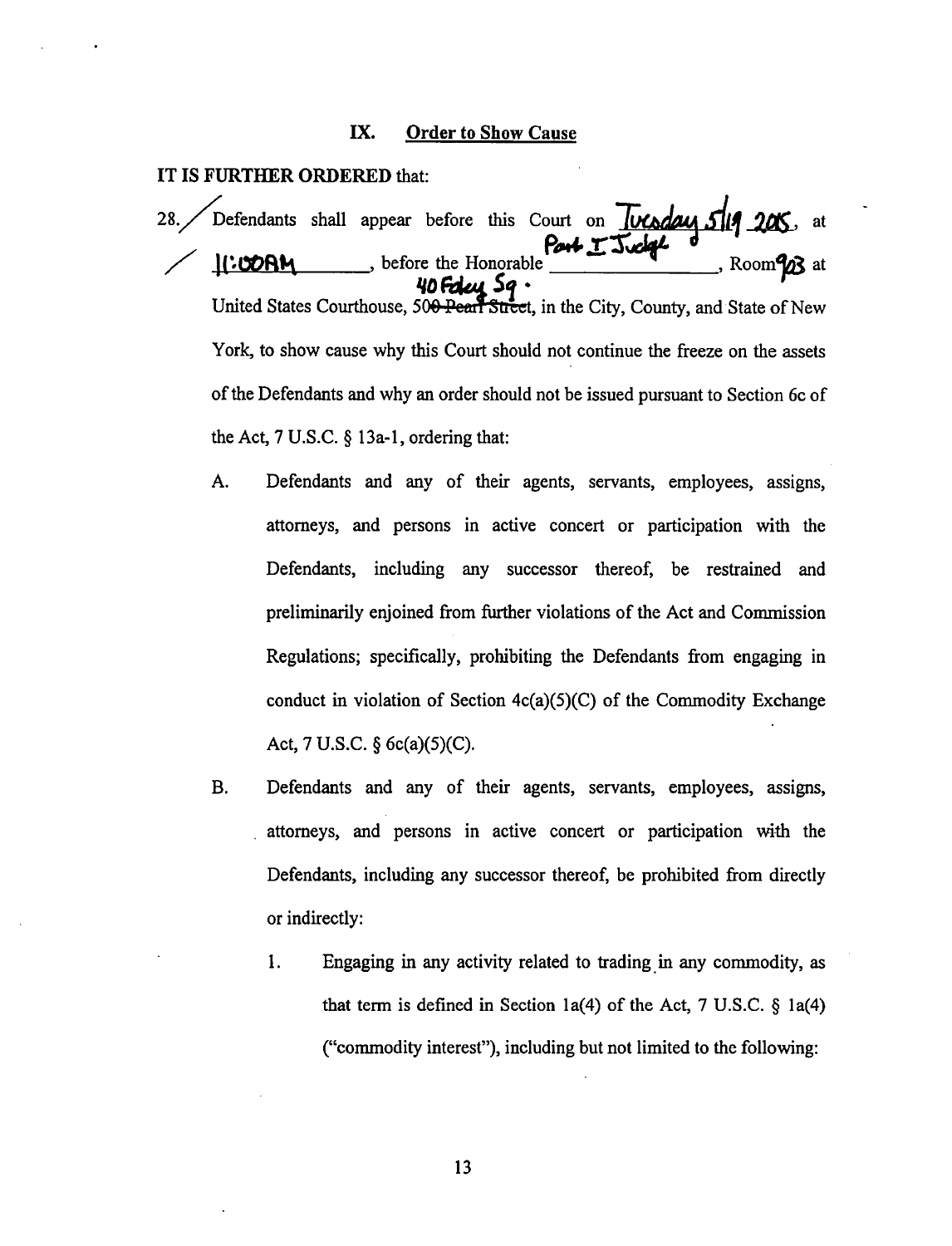- a. Trading on or subject to the rules of any registered entity (as that term is defined in Section 1a(29) of the Act, 7 U.S.C. § 1a(29));
- b. Entering into any transactions involving "commodity interests" (as that term is defined in Regulation 1.3(yy), 17 C.F.R.  $\S$  1.3(yy) (2014)) for their own personal account or for any account in which they have a direct or indirect interest;
- c. Having any commodity interests traded on their behalf;
- d. Controlling or directing the trading for or on behalf of any other person or entity, whether by power of attorney or otherwise, in any account involving commodity interests;
- e. Soliciting, receiving, or accepting any funds from any person for the purpose of purchasing or selling any commodity interests;
- f. Applying for registration or claiming exemption from registration with the Commission in any capacity, and engaging in any activity requiring such registration or exemption from registration with the Commission, except as provided for in Commission Regulation 4.14(a)(9), 17 C.F.R.  $\S$  4.14(a)(9); and
- g. Acting as a principal (as that term is defined in Regulation 3.1(a), 17 C.F.R.  $\S$  3.1(a)), agent, or any other officer or employee of any person registered, exempted from registration, or required to be registered with the Commission, except as provided for in Commission Regulation 4.14(a)(9), 17 C.F.R. § 4.14(a)(9);
- C. the Court's Order Granting Plaintiffs *Ex Parte* Motion for Statutory Restraining Order, Expedited Discovery, Asset Freeze, Order to Show Cause, And Other Equitable Relief remain in full force and effect until further order of the Court;
- D. and granting any additional relief this Court deems appropriate.
- 29. Should the Defendants wish to file a memorandum of law or other papers concerning the issuance of a preliminary injunction against the Defendants, such